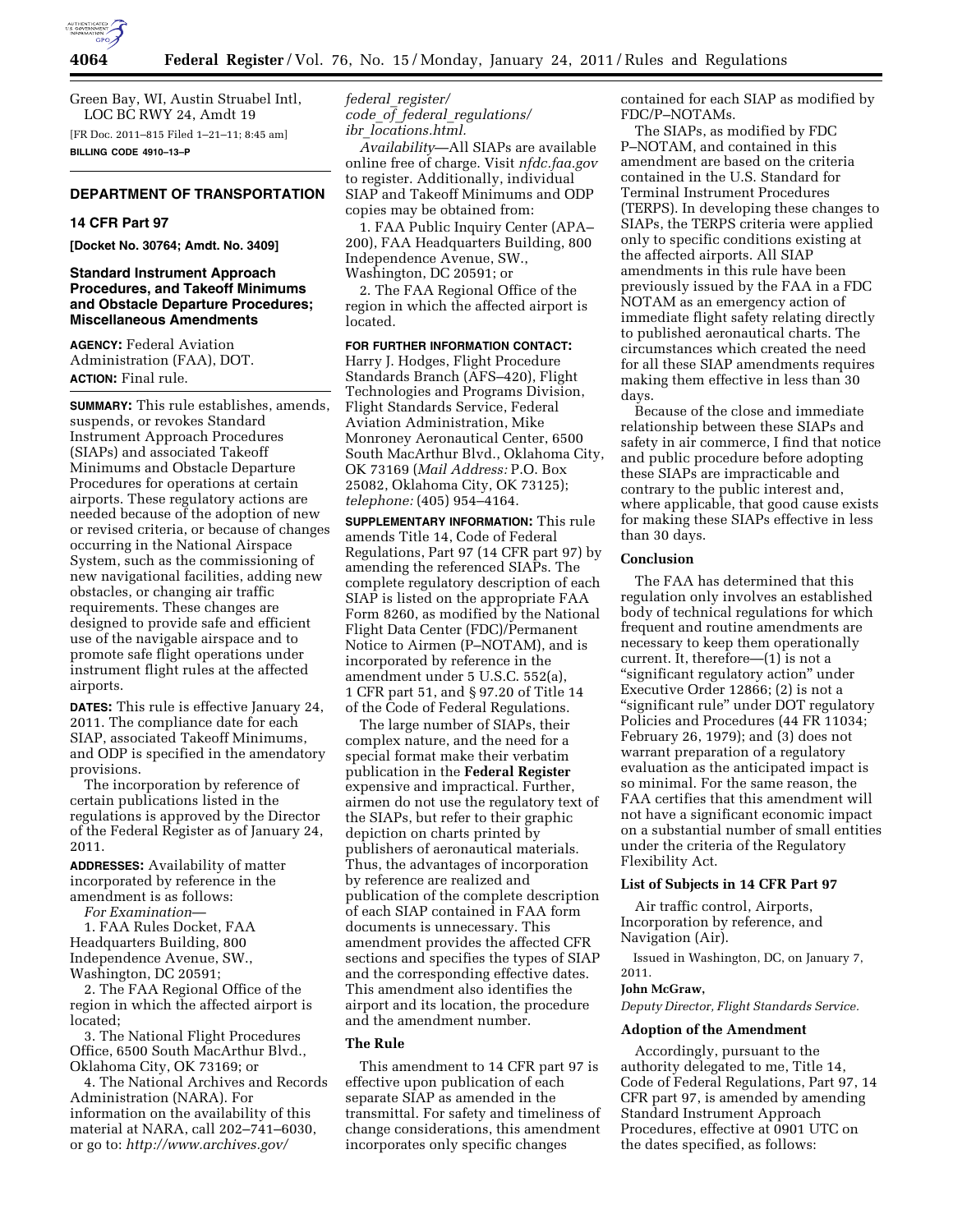# **PART 97—STANDARD INSTRUMENT APPROACH PROCEDURES**

■ 1. The authority citation for part 97 continues to read as follows:

**Authority:** 49 U.S.C. 106(g), 40103, 40106, 40113, 40114, 40120, 44502, 44514, 44701, 44719, 44721–44722.

■ 2. Part 97 is amended to read as follows:

By amending: § 97.23 VOR, VOR/ DME, VOR or TACAN, and VOR/DME or TACAN; § 97.25 LOC, LOC/DME, LDA, LDA/DME, SDF, SDF/DME; § 97.27 NDB, NDB/DME; § 97.29 ILS, ILS/DME, MLS, MLS/DME, MLS/RNAV;

§ 97.31 RADAR SIAPs; § 97.33 RNAV SIAPs; and § 97.35 COPTER SIAPs, identified as follows:

*\* \* \* Effective Upon Publication* 

| AIRAC date | State     | City         | Airport                               | FDC No. | FDC date | Subject                                                                                                                                                                                |
|------------|-----------|--------------|---------------------------------------|---------|----------|----------------------------------------------------------------------------------------------------------------------------------------------------------------------------------------|
| 10-Feb-11  | OН        | Ashland      | Ashland County                        | 0/0448  | 12/6/10  | NDB RWY 19, Amdt 11.                                                                                                                                                                   |
| 10-Feb-11  | OH        | Ashland      | Ashland County                        | 0/0449  | 12/6/10  | VOR A, Amdt 9.                                                                                                                                                                         |
| 10-Feb-11  | OΗ        | Ashland      | Ashland County                        | 0/0450  | 12/6/10  | RNAV (GPS) RWY 19, Orig.                                                                                                                                                               |
| 10-Feb-11  | IL.       | Kewanee      | Kewanee Muni                          | 0/1242  | 12/17/10 | RNAV (GPS) RWY 27, Orig.                                                                                                                                                               |
| 10-Feb-11  | IL.       | Kewanee      | Kewanee Muni                          | 0/1243  | 12/17/10 | RNAV (GPS) RWY 19, Orig.                                                                                                                                                               |
| 10-Feb-11  | IL.       | Kewanee      | Kewanee Muni                          | 0/1245  | 12/17/10 | RNAV (GPS) RWY 9, Orig.                                                                                                                                                                |
| 10-Feb-11  | LA        | Natchitoches | Natchitoches Rgnl                     | 0/1309  | 12/13/10 | LOC RWY 35, Amdt 3E.                                                                                                                                                                   |
| 10-Feb-11  | ТX        | Weslaco      | Mid Valley                            | 0/1310  | 12/13/10 | GPS RWY 13, Orig.                                                                                                                                                                      |
| 10-Feb-11  | <b>NM</b> | Farmington   | Four Corners Rgnl                     | 0/1316  | 12/13/10 | ILS OR LOC RWY 25, Amdt 7C.                                                                                                                                                            |
| 10-Feb-11  | LA        | Lake Charles | Chennault Intl                        | 0/1703  | 12/13/10 | RNAV (GPS) RWY 15, Orig.                                                                                                                                                               |
| 10-Feb-11  | МT        | Lewistown    | Lewistown Muni                        | 0/1707  | 12/18/10 | Takeoff Minimums and (Obsta-<br>cle) DP, Amdt 3.                                                                                                                                       |
| 10-Feb-11  | LA        | Lake Charles | Chennault Intl                        | 0/1731  | 12/13/10 | ILS OR LOC RWY 15, Amdt 5.                                                                                                                                                             |
| 10-Feb-11  | LA        | Bastrop      | Morehouse Memorial                    | 0/1929  | 12/14/10 | RNAV (GPS) RWY 16, Amdt 1.                                                                                                                                                             |
| 10-Feb-11  | LA        | Bastrop      | Morehouse Memorial                    | 0/1930  | 12/14/10 | RNAV (GPS) RWY 34, Orig.                                                                                                                                                               |
| 10-Feb-11  | LA        | Bastrop      | Morehouse Memorial                    | 0/1931  | 12/14/10 | NDB RWY 34, Amdt 6.                                                                                                                                                                    |
| 10-Feb-11  | LA        | Bastrop      | Morehouse Memorial                    | 0/1932  | 12/14/10 | VOR/DME A, Amdt 9.                                                                                                                                                                     |
| 10-Feb-11  | OΗ        | Toledo       | Toledo Express                        | 0/2155  | 12/20/10 | RNAV (GPS) RWY 7, Amdt 1.                                                                                                                                                              |
| 10-Feb-11  | <b>PA</b> | Quakertown   | Quakertown                            | 0/2366  | 12/27/10 | NDB RWY 29, Amdt 10.                                                                                                                                                                   |
| 10-Feb-11  | PA        | Quakertown   | Quakertown                            | 0/2367  | 12/27/10 | RNAV (GPS) RWY 29, Orig.                                                                                                                                                               |
| 10-Feb-11  | МO        | St Louis     | Lambert-St Louis Intl                 | 0/2654  | 12/23/10 | ILS PRM RWY 11 (Sim. Close<br><b>PRM</b><br>Parallel), Orig-B; ILS<br>RWY 11 (CAT II) (Sim Close<br>Parallel), Orig-B; ILS<br>PRM<br>RWY 11 (CAT III) (Sim Close<br>Parallel), Orig-B. |
| 10-Feb-11  | <b>MO</b> | St Louis     | Lambert-St Louis Intl                 | 0/2655  | 12/23/10 | ILS PRM RWY 12L (Sim. Close<br>Parallel), Amdt 1; ILS PRM<br>RWY 12L (CAT II) (Sim Close<br>Parallel), Amdt 1; ILS PRM<br>RWY 12L (CAT III) (Sim Close<br>Parallel), Amdt 1.           |
| 10-Feb-11  | МO        | St Louis     | Lambert-St Louis Intl                 | 0/2656  | 12/23/10 | ILS PRM RWY 29 (Sim. Close<br>Parallel), Amdt 1A.                                                                                                                                      |
| 10-Feb-11  | <b>MO</b> | St Louis     | Lambert-St Louis Intl                 | 0/2657  | 12/23/10 | ILS PRM RWY 30R (Sim. Close<br>Parallel), Amdt 1A; ILS PRM<br>RWY 30R (CAT II) (Sim Close<br>Parallel), Amdt 1A; ILS PRM<br>RWY 30R (CAT III) (Sim Close<br>Parallel), Amdt 1A.        |
| 10-Feb-11  | МO        | St Louis     | Lambert-St Louis Intl                 | 0/2660  | 12/23/10 | LDA PRM RWY 30L (Sim. Close<br>Parallel), Amdt 1A.                                                                                                                                     |
| 10-Feb-11  | МI        | Detroit      | Detroit Metropolitan Wayne<br>County. | 0/2668  | 12/23/10 | ILS PRM RWY 3R (Sim. Close<br>Parallel), Orig; ILS PRM RWY<br>3R (CAT II) (Sim. Close Par-<br>allel), Orig; ILS PRM RWY 3R<br>(CAT III) (Sim. Close Parallel),<br>Orig.                |
| 10-Feb-11  | МI        | Detroit      | Detroit Metropolitan Wayne<br>County. | 0/2669  | 12/23/10 | ILS PRM RWY 4R (Sim. Close<br>Parallel), Orig; ILS PRM RWY<br>4R (CAT II) (Sim. Close Par-<br>allel), Orig; ILS PRM RWY 4R<br>(CAT III) (Sim. Close Parallel),<br>Orig.                |
| 10-Feb-11  | МI        | Detroit      | Detroit Metropolitan Wayne<br>County. | 0/2670  | 12/23/10 | ILS Y PRM RWY 4L (Sim. Close<br>Parallel), Orig-A.                                                                                                                                     |
| 10-Feb-11  | МI        | Detroit      | Detroit Metropolitan Wayne<br>County. | 0/2671  | 12/23/10 | ILS Y PRM RWY 22R (Sim.<br>Close Parallel), Orig-A.                                                                                                                                    |
| 10-Feb-11  | NE        | Hebron       | Hebron Muni                           | 0/2696  | 12/20/10 | GPS RWY 12, Orig.                                                                                                                                                                      |
| 10-Feb-11  | NE        | Hebron       | Hebron Muni                           | 0/2697  | 12/20/10 | NDB RWY 12, Amdt 4.                                                                                                                                                                    |
| 10-Feb-11  | NE        | Hebron       | Hebron Muni                           | 0/2698  | 12/20/10 | GPS RWY 30, Orig.                                                                                                                                                                      |
| 10-Feb-11  | OН        | Cleveland    | Cleveland-Hopkins Intl                | 0/2702  | 12/23/10 | ILS PRM RWY 24R (Sim. Close<br>Parallel), Orig-B.                                                                                                                                      |

e<br>B